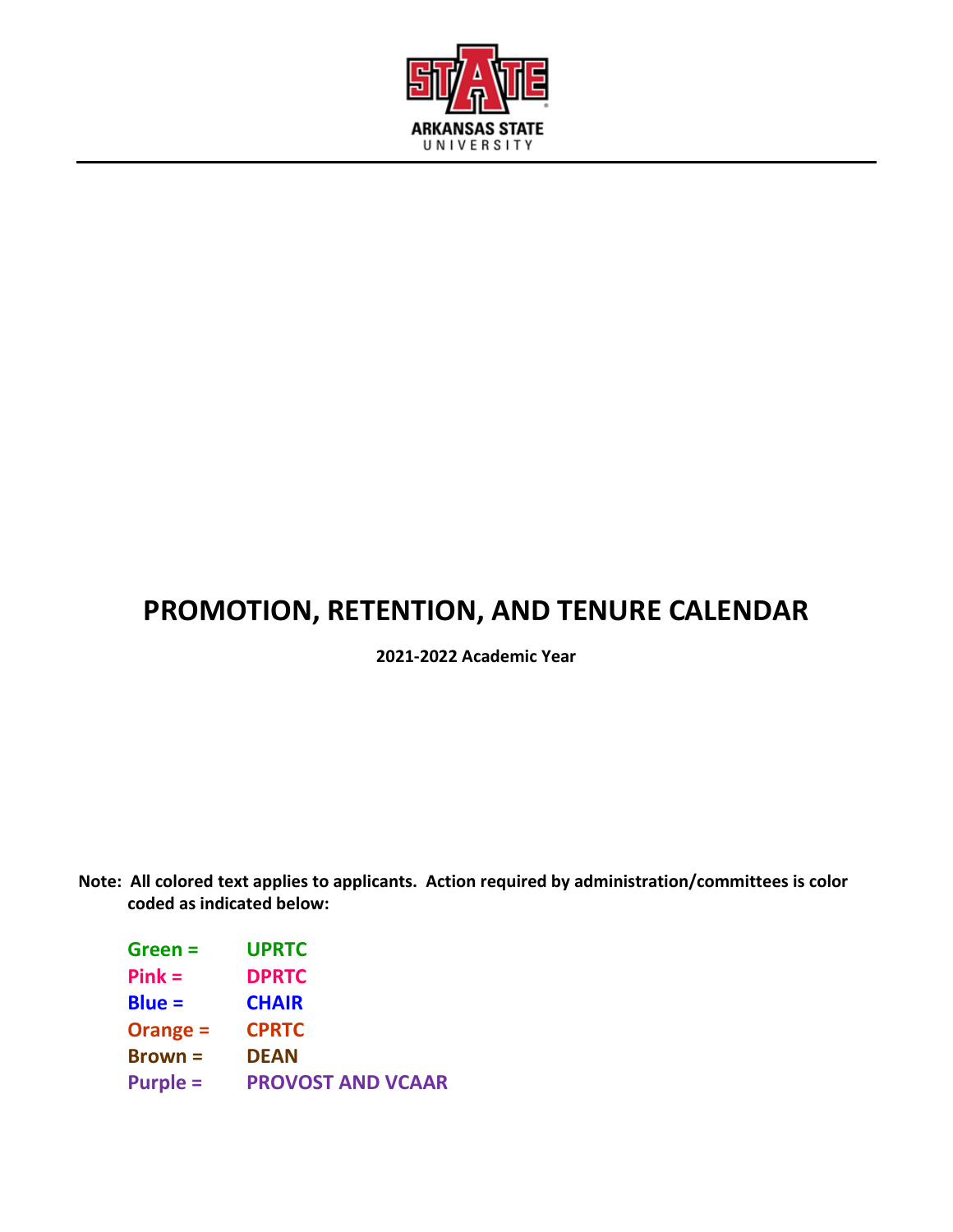

# **PROMOTION, RETENTION, AND TENURE CALENDAR**

# **2021-2022 Academic Year**

## *September 2021*

| $1 - 30$      | The Promotion, Retention and Tenure (PRT) Calendar, application instructions, guidelines, and<br>format are distributed to faculty                                                                                                                                                                       |
|---------------|----------------------------------------------------------------------------------------------------------------------------------------------------------------------------------------------------------------------------------------------------------------------------------------------------------|
| $1 - 30$      | The University Promotion, Retention and Tenure Committee (UPRTC), via Office of the<br>Provost/Academic Affairs and Research, solicits faculty comments regarding the current<br>statement on University Criteria for Promotion and Tenure. Written comments may be<br>forwarded to the UPRTC by 10/1/21 |
| $1 - 30$      | Department chair and department PRTC chair meet with each new faculty member to review<br><b>PRT documents</b>                                                                                                                                                                                           |
| October 2021  |                                                                                                                                                                                                                                                                                                          |
| 1(F)          | Written comments from faculty are due to the UPRTC regarding the current<br><b>University Criteria for Promotion and Tenure</b>                                                                                                                                                                          |
| 8(F)          | Colleges provide a comprehensive list of pre-tenured faculty listed by department<br>and evaluation year to the Provost and VCAAR                                                                                                                                                                        |
| 11(M)         | The UPRTC adopts the 2022-2023 University Criteria for Promotion and Tenure and<br>distributes to faculty                                                                                                                                                                                                |
| 11-29 (M-F)   | Suggested dates for departments/colleges to receive student evaluations of faculty                                                                                                                                                                                                                       |
| November 2021 |                                                                                                                                                                                                                                                                                                          |
| 1(M)          | Suggested date for chairs to provide retention recommendations for 2nd-year faculty<br>to the deans                                                                                                                                                                                                      |
| 1(M)          | Colleges and departments provide one electronic copy of their proposed promotion<br>and tenure criteria for the upcoming academic year (2022-2023) to the Office of the<br>Provost/Academic Affairs and Research (taburcham@astate.edu) for review by the UPRTC                                          |
| 10 (W)        | Deans provide to the Provost and VCAAR retention recommendations for 2nd-year faculty to<br>receive 3rd-year appointments for the upcoming academic year                                                                                                                                                 |
| December 2021 |                                                                                                                                                                                                                                                                                                          |
| 3(F)          | Official retention notices are sent to 2nd-year faculty from the Provost and VCAAR                                                                                                                                                                                                                       |
| 3(F)          | The UPRTC reviews current college and department criteria for promotion and<br>tenure and provides written comments to colleges, departments, and the Provost and VCAAR                                                                                                                                  |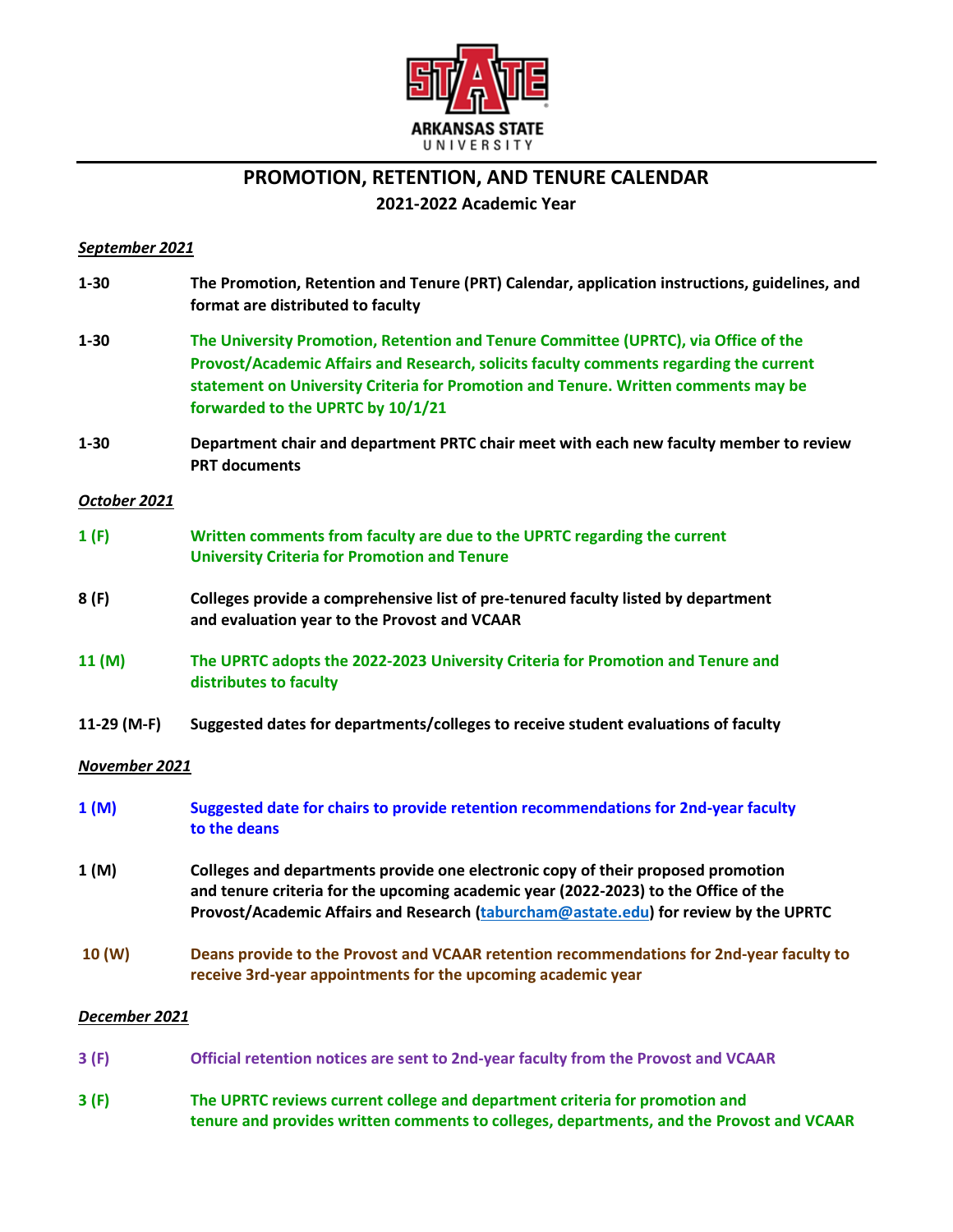

#### *January 2022*

| 3(M) | Last day for PRT candidates to submit promotion and tenure applications to their |
|------|----------------------------------------------------------------------------------|
|      | <b>Department PRTC</b>                                                           |
|      |                                                                                  |

- **3 (M) Last day for 3rd-year pre-tenured faculty to submit applications for Comprehensive Pre-tenured Review to their department PRTC**
- **3 (M) Professional activities, productivity, and merit evaluation documents to be considered for reappointment recommendation for individual faculty members are due to department chair**
- **6-12 (Th-W) Department PRTC meets to review promotion and tenure applications and make recommendations (5 working days)**
- **17 (M) The department PRTC provides written recommendations to applicants. Applicants who wish to withdraw from further promotion and/or tenure consideration must contact their department PRTC chair by the close of the third business day following receipt of written notification, but no later than day end 01/20/2022 (3 working days)**
- **20 (Th) Last day for applicants to contact the department PRTC to withdraw from further promotion and/or tenure consideration**
- **21 (F) Department chair receives promotion and tenure applications and recommendations from the department PRTC**
- **21 (F) Department chairs receive applications and recommendations from the department PRTC for 3rd-year Comprehensive Pre-tenured Reviews**
- **25-27 (T-Th) The department chair provides written recommendations to applicants. Applicants who wish to withdraw from further promotion and/or tenure consideration must contact their department chair by the close of the third business day following receipt of written notification, but no later than day end 02/1/2022 (3 working days)**
- **31 (M) Suggested date for chairs to provide retention recommendations for 1st-year pre-tenured faculty to deans**

#### *February 2022*

| 1(T) | Last day for applicants to contact the department chair to withdraw from further<br>promotion and/or tenure consideration          |
|------|------------------------------------------------------------------------------------------------------------------------------------|
| 2(W) | College PRTC receives promotion and tenure applications and recommendations from<br>department chairs                              |
| 2(W) | College PRTC receive applications and recommendations from the department<br>chairs for 3rd-year Comprehensive Pre-tenured Reviews |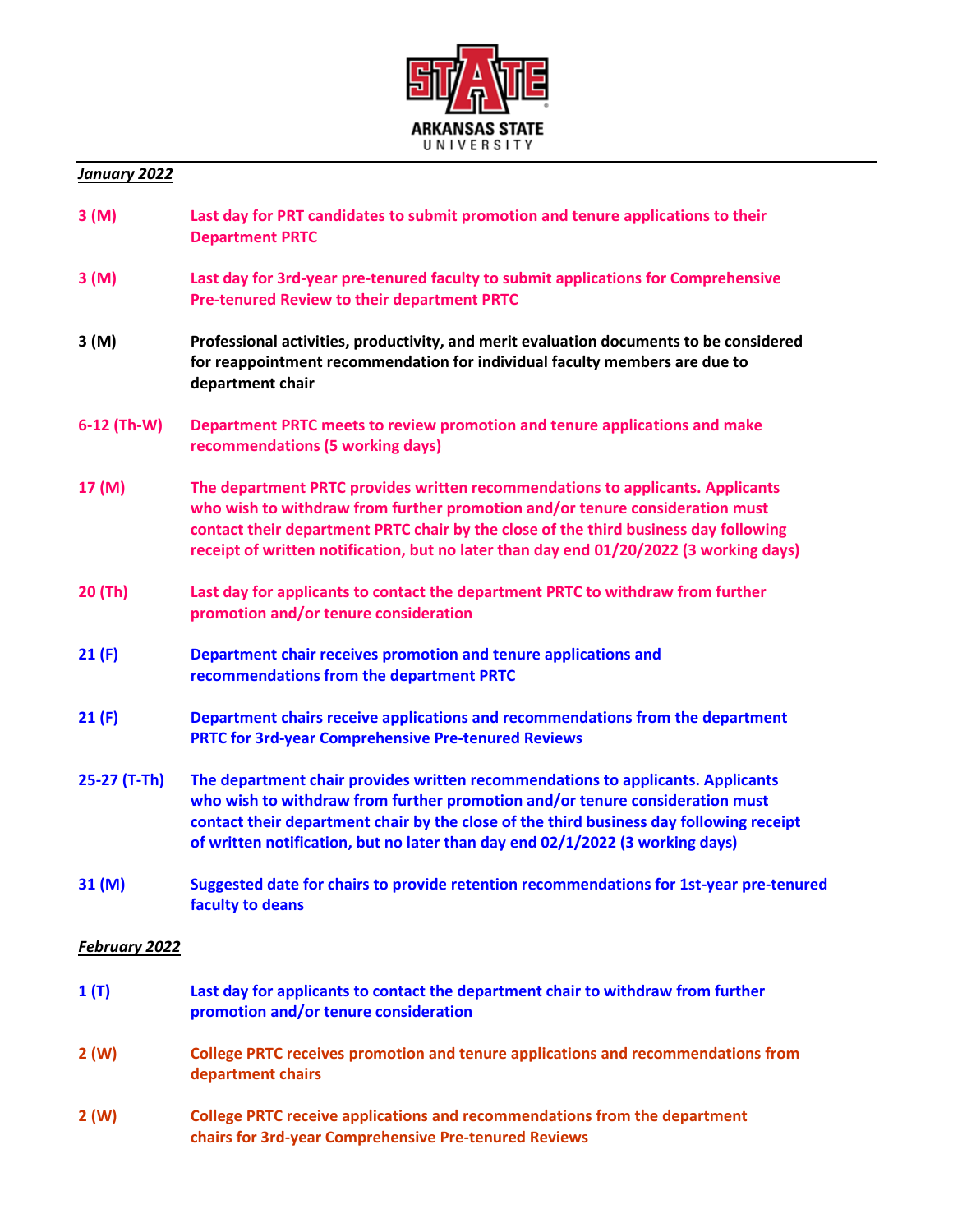

| 4(F)              | Deans provide to the Provost and VCAAR recommendations for 1st-year pre-tenured faculty to<br>receive 2nd-year appointments for the upcoming academic year                                                                                                                                                                             |
|-------------------|----------------------------------------------------------------------------------------------------------------------------------------------------------------------------------------------------------------------------------------------------------------------------------------------------------------------------------------|
| $8-15(T-T)$       | The College PRTC meets to review promotion and tenure applications and make<br>recommendations (5 working days)                                                                                                                                                                                                                        |
| 11(F)             | Official retention notice to 1st-year faculty from the Provost and VCAAR                                                                                                                                                                                                                                                               |
| 11 $(F)$          | Chairs complete faculty performance reviews, counseling sessions and merit<br>evaluations (in accord with the departmental procedures and chair's evaluation form<br>for individual faculty member) and provide reviews and evaluations to deans                                                                                       |
| 17 (Th)           | The College PRTC provides written recommendations to applicants. Applicants who<br>wish to withdraw from further promotion and/or tenure consideration must contact<br>their College PRTC chair by the close of the third business day following receipt of<br>written notification, but no later than day 02/22/2022 (3 working days) |
| 22(T)             | Last day for applicants to contact the College PRTC to withdraw from further<br>promotion and/or tenure consideration                                                                                                                                                                                                                  |
| 23(W)             | College deans receive applications and recommendations from the College PRTC for<br><b>3rd-year Comprehensive Pre-tenured Reviews</b>                                                                                                                                                                                                  |
| 23(W)             | College deans receive tenure and promotion applications and recommendations from<br>the College PRTC                                                                                                                                                                                                                                   |
|                   | 28-3/3 (M-Th) Deans review promotion and tenure applications and make recommendations<br>(4 working days)                                                                                                                                                                                                                              |
| <b>March 2022</b> |                                                                                                                                                                                                                                                                                                                                        |
| $3$ (Th)          | Deans provide appropriate feedback and written documentation to 3rd-year<br><b>Comprehensive Pre-tenured Review applicants</b>                                                                                                                                                                                                         |
| 4 (F)             | Self-review of current year (2021-2022) unit goals from deans and directors due to the Provost<br>and <b>VCAAR</b>                                                                                                                                                                                                                     |
| 4(F)              | Deans provide written recommendations to applicants. Applicants who wish to<br>withdraw from further promotion and/or tenure consideration must contact their<br>college dean by the close of the third business day following receipt of written<br>notification, but no later than day end 03/09/2022 (3 working days)               |
| 9 (W)             | Last day for applicants to contact their college dean to withdraw from further<br>promotion and/or tenure consideration                                                                                                                                                                                                                |
| 10 (Th)           | Suggested date for chairs to provide retention recommendations for 3rd, 4th, and 5th-<br>year pre-tenured faculty to the dean (for 4th, 5th, and 6th-year reappointments)                                                                                                                                                              |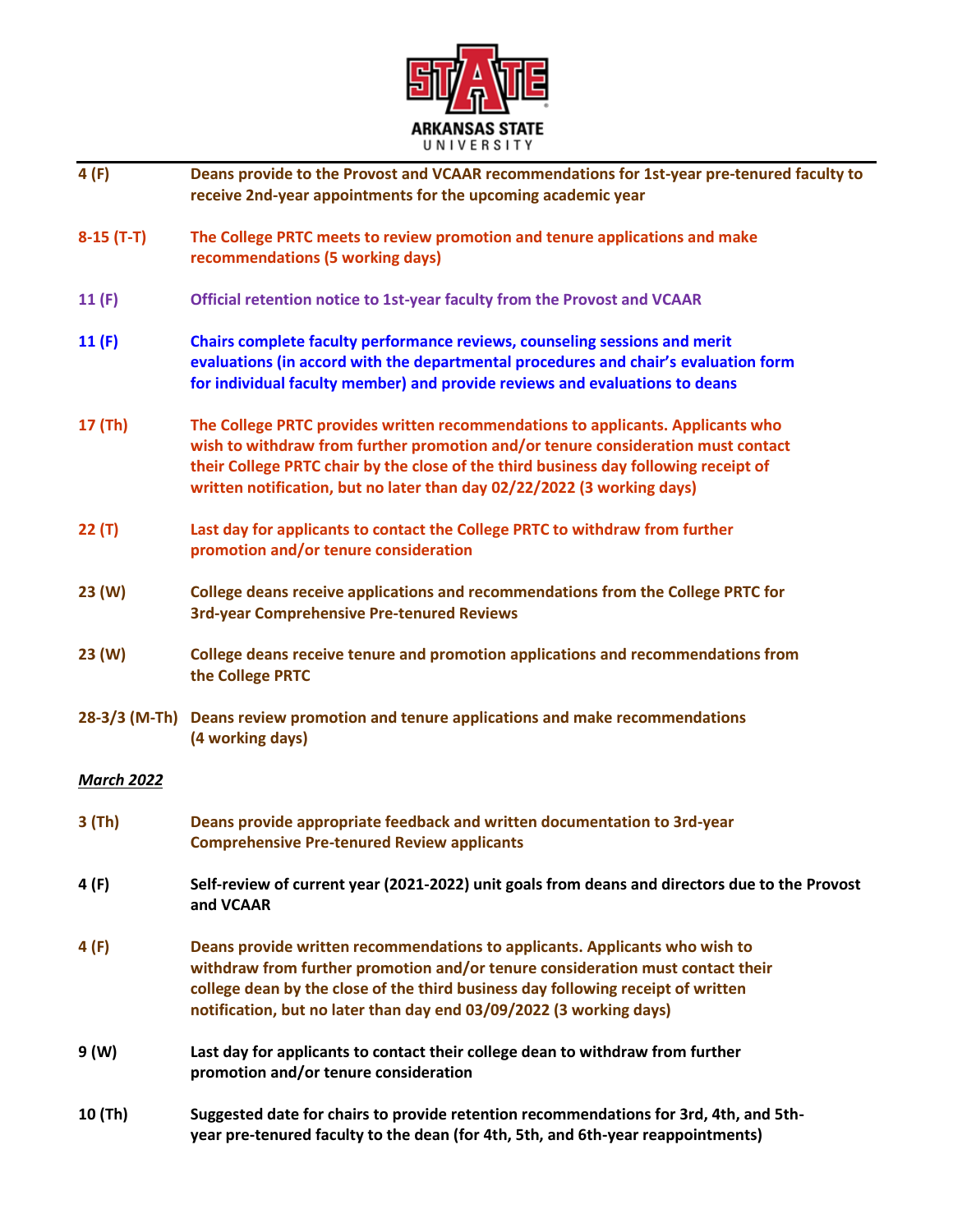

### **10 (Th) Deans provide promotion and tenure applications and recommendations electronically (DropBox) to the Provost and VCAAR**

**14 (M) Provost and VCAAR makes electronic PRT packets available to the UPRTC for review** 

### **(Spring Break 03/21 – 03/25)**

- **28-4/1 (M-F) UPRTC meets to review promotion and tenure applications and make recommendations by 4/1/22 (5 working days)**
- **28 (M) Deans provide to the Provost and VCAAR reappointment recommendations for third, fourth and fifth-year pre-tenured faculty to receive 4th, 5th and 6th-year appointments for the upcoming academic year (If tenure is not awarded by the end of the 6th year, a 7th-year terminal appointment will be issued)**

#### *April 2022*

- **1 – 30 Departments and colleges should fill any vacancies on the department and College PRT committees, elect their university PRTC representative, and forward the name of replacements to Office of the Provost/Academic Affairs and Research by 04/30/22**
- **6 (W) Chairs complete evaluations for non-tenured faculty and forward to the deans**
- **6 (W) The UPRTC notifies applicants of its recommendation(s) prior to making final recommendations to the Provost and VCAAR. Applicants who wish to withdraw from further promotion and tenure consideration must contact the UPRTC by the close of the 3rd business day following receipt of written notification, but no later than day end 4/11/2022 (3 working days)**
- **11 (M) Last day for applicants to contact the UPRTC to withdraw from further promotion and/or tenure consideration (3 working days)**
- **11 (M) Provost and VCAAR sends official notice of non-reappointment to 3rd, 4th and 5th-year pretenured faculty. Terminal appointment will be issued for the 2022-2023 academic year**
- **11 (M) Official retention notice sent to 3rd, 4th and 5th-year faculty (for 4th, 5th & 6th-year reappointments) for the upcoming year from the Provost and VCAAR**
- **13 (W) UPRTC provides promotion and tenure recommendations to Provost and VCAAR**
- **13 (W) Deans forward reappointment recommendations for budgeted non-tenured faculty to the Provost and VCAAR (Reappointment letters are not sent to non-tenured faculty)**

**14-28 (Th-Th) Provost and VCAAR forwards promotion and tenure recommendations to the Chancellor for approval and submission to the Board of Trustees**